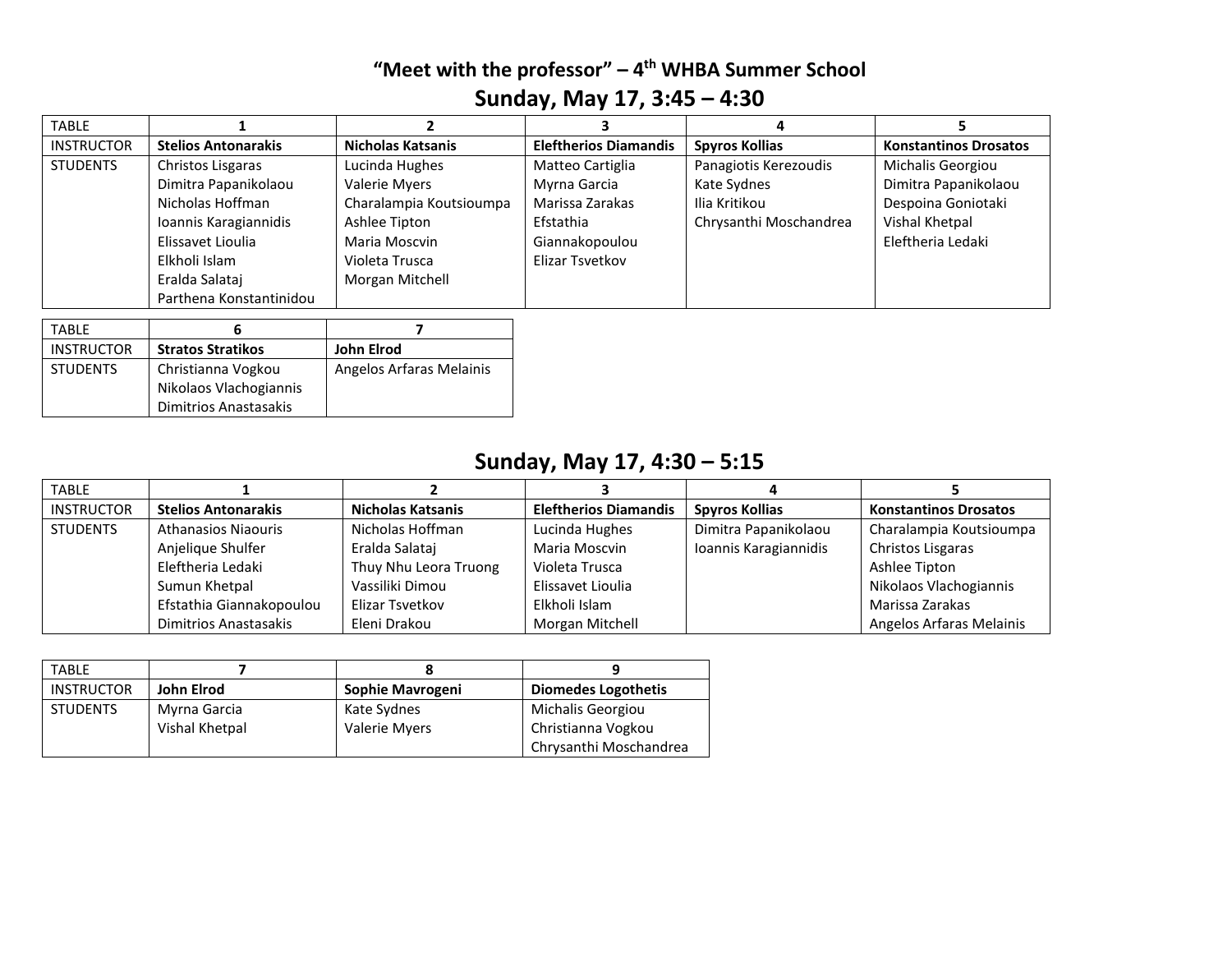### **"Meet with the professor" – 4 th WHBA Summer School Monday, May 18, 5:30 – 6:15**

| <b>TABLE</b>      |                         |                          |                              |                            |                              |
|-------------------|-------------------------|--------------------------|------------------------------|----------------------------|------------------------------|
| <b>INSTRUCTOR</b> | <b>Sakis Mantalaris</b> | Nicholas Katsanis        | <b>Eleftherios Diamandis</b> | <b>Spyros Kollias</b>      | <b>Konstantinos Drosatos</b> |
| <b>STUDENTS</b>   | Kate Sydnes             | Anjelique Shulfer        | Eralda Salataj               | Lucinda Hughes             | Ioannis Karagiannidis        |
|                   | Maria Moscvin           | Vishal Khetpal           | Vassiliki Dimou              | <b>Athanasios Niaouris</b> | Violeta Trusca               |
|                   |                         | Eleftheria Ledaki        | Sumun Khetpal                |                            | Elissavet Lioulia            |
|                   |                         | Efstathia Giannakopoulou | <b>Nikolaos</b>              |                            |                              |
|                   |                         | Dimitrios Anastasakis    | Vlachogiannis                |                            |                              |
|                   |                         | Parthena Konstantinidou  | Eleni Drakou                 |                            |                              |

| <b>TABLE</b>      |                  |                          |                            |                           |
|-------------------|------------------|--------------------------|----------------------------|---------------------------|
| <b>INSTRUCTOR</b> | John Elrod       | <b>Alex Spyropoulos</b>  | <b>Diomedes Logothetis</b> | <b>Nicki Panoskaltsis</b> |
| <b>STUDENTS</b>   | Matteo Cartiglia | Charalampia Koutsioumpa  | Valerie Myers              | Dimitra Papanikolaou      |
|                   | Ashlee Tipton    | Elizar Tsvetkov          | Christos Lisgaras          |                           |
|                   | Elkholi Islam    | Thuy Nhu Leora Truong    | Ilia Kritikou              |                           |
|                   |                  | Angelos Arfaras Melainis | Myrna Garcia               |                           |
|                   |                  |                          | Despoina Goniotaki         |                           |

## **Monday, May 18, 6:15 – 7:00**

| <b>TABLE</b>      |                         |                       |                          |                          |                          |
|-------------------|-------------------------|-----------------------|--------------------------|--------------------------|--------------------------|
| <b>INSTRUCTOR</b> | <b>Sakis Mantalaris</b> | <b>Steve Boyages</b>  | Sophie Mavrogeni         | Spyros Kollias           | <b>Stratos Stratikos</b> |
| <b>STUDENTS</b>   | Lucinda Hughes          | Elissavet Lioulia     | Matteo Cartiglia         | Efstathia Giannakopoulou | Violeta Trusca           |
|                   | Dimitra Papanikolaou    | Thuy Nhu Leora Truong | Ashlee Tipton            |                          | Vassiliki Dimou          |
|                   |                         | Sumun Khetpal         | Angelos Arfaras Melainis |                          | Anjelique Shulfer        |
|                   |                         |                       |                          |                          | Parthena Konstantinidou  |

| TABLE             |                            |                            |
|-------------------|----------------------------|----------------------------|
| <b>INSTRUCTOR</b> | <b>Diomedes Logothetis</b> | <b>Nicki Panoskaltsis</b>  |
| <b>STUDENTS</b>   | Elkholi Islam              | <b>Valerie Myers</b>       |
|                   |                            | Elizar Tsvetkov            |
|                   |                            | <b>Athanasios Niaouris</b> |
|                   |                            | Eleni Drakou               |
|                   |                            | Morgan Mitchell            |